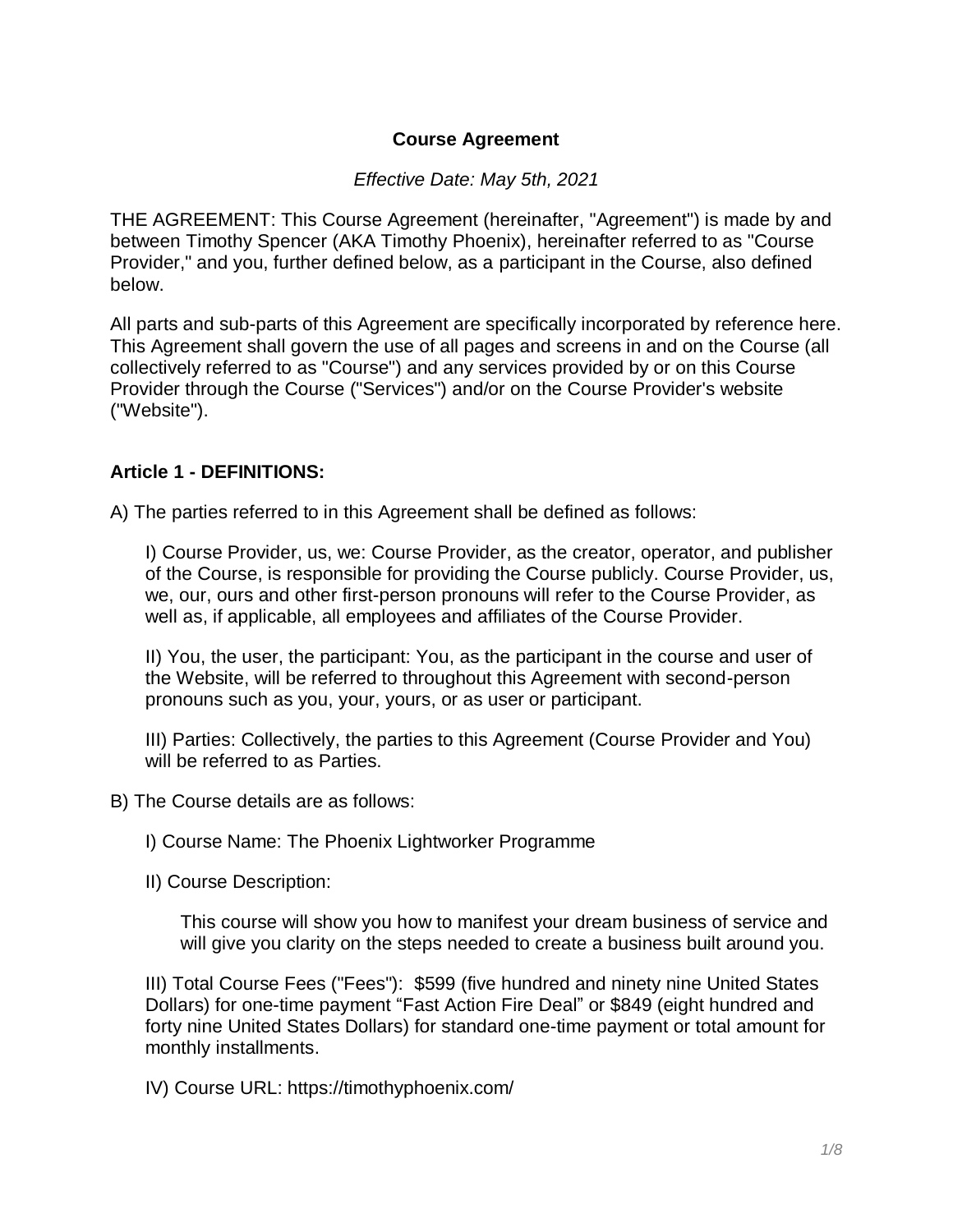### **Article 2 - ASSENT & ACCEPTANCE:**

By purchasing and participating in the Course, you warrant that you have read and reviewed this Agreement and that you agree to be bound by it. If you do not agree to be bound by this Agreement, please cease your participation in the Course immediately. If you do so after purchase, you will not be entitled to any refund. Course Provider only agrees to provide the Course to you if you assent to this Agreement.

### **Article 3 - AGE RESTRICTION:**

You must be at least 18 (eighteen) years of age to use this Website, participate in the Course or access any Services contained herein. By participating in the Course, you represent and warrant that you are at least 18 years of age and may legally agree to this Agreement. Course Provider assumes no responsibility or liability for any misrepresentation of your age.

## **Article 4 - LICENSE TO USE WEBSITE & ACCESS COURSE MATERIALS:**

We may provide you with certain information as a result of your accessing of the Course through the Website. Such information may include, but is not limited to, documentation, data, or information developed by us and other materials which may assist in your participation in the Course ("Materials"). Subject to this Agreement, we grant you a nonexclusive, limited, non-transferable and revocable license to use the Materials solely in connection with your participation in the Course and your use of the Website. The Materials may not be used for any other purpose, and this license terminates upon your completion of the Course, your cessation of use of the Course or the Website, or at the termination of this Agreement.

### **Article 5 - COURSE TERMS:**

The Course and any of its accompanying Materials may not be shared with any party. If we suspect that the Course or Materials are being shared and/or that you have shared your log-in information with any party, we reserve the right to immediately terminate your access to the Course, in our sole and exclusive discretion.

We do not offer any promises or guarantees with regard to our Course or Course Materials (other than the 7 day money back guarantee offer, which states a full refund will be given for any reason on the proviso that Course Provider is contacted within 7 days of purchase). You hereby acknowledge and agree:

A) You are solely and exclusively responsible for the choices that you make with regard to this Course, the Materials contained within it, or any significant changes to your business or life;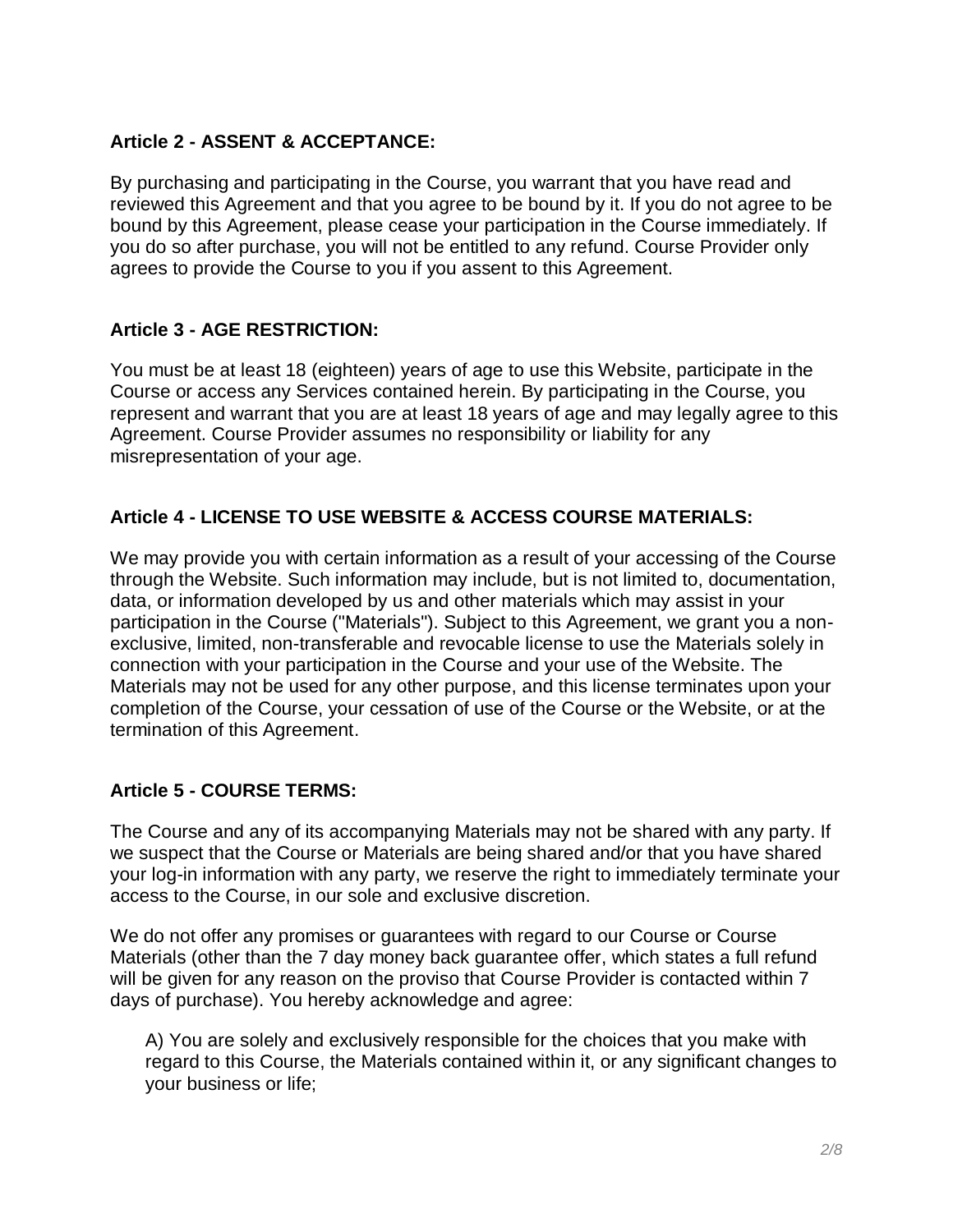B) You are solely and exclusively responsible for your own mental health, physical health, business decisions, and any other actions or inaction you choose to take;

C) We are not liable for any result or non-result or any consequences which may come about due to your participation in the Course;

D) This Course does not constitute a therapeutic relationship or a medical one. We do not provide therapy or medical services and you are responsible for procuring these services at your own will and discretion if needed.

## **Article 6 - INTELLECTUAL PROPERTY:**

You agree that the Materials, the Course, the Website, and any other Services provided by the Course Provider are the property of the Course Provider, including all copyrights, trademarks, trade secrets, patents, and other intellectual property ("Company IP"). You agree that the Company owns all right, title and interest in and to the Company IP and that you will not use the Company IP for any unlawful or infringing purpose. You agree not to reproduce or distribute the Company IP in any way, including electronically or via registration of any new trademarks, trade names, service marks or Uniform Resource Locators (URLs), without express written permission from the Company.

## **Article 7 - YOUR OBLIGATIONS:**

As a participant in the Course, you will be asked to register with us. When you do so, you will choose a user identifier, which may be your email address or another term, as well as a password. You may also provide personal information, including, but not limited to, your name. You are responsible for ensuring the accuracy of this information. This identifying information will enable you to participate in the Course. You must not share such identifying information with any third party, and if you discover that your identifying information has been compromised, you agree to notify us immediately in writing. Email notification will suffice. You are responsible for maintaining the safety and security of your identifying information as well as keeping us apprised of any changes to your identifying information.

The billing information you provide us, including credit card, billing address and other payment information, is subject to the same confidentiality and accuracy requirements as the rest of your identifying information. Providing false or inaccurate information, or using the Course or the Website to further fraud or unlawful activity is grounds for immediate termination of this Agreement.

### **Article 8 - PAYMENT & FEES:**

As noted above, the total Fees for the Course are as follows: \$599 (five hundred and ninety nine United States Dollars) if paying upfront with "Fast Action Fire Deal"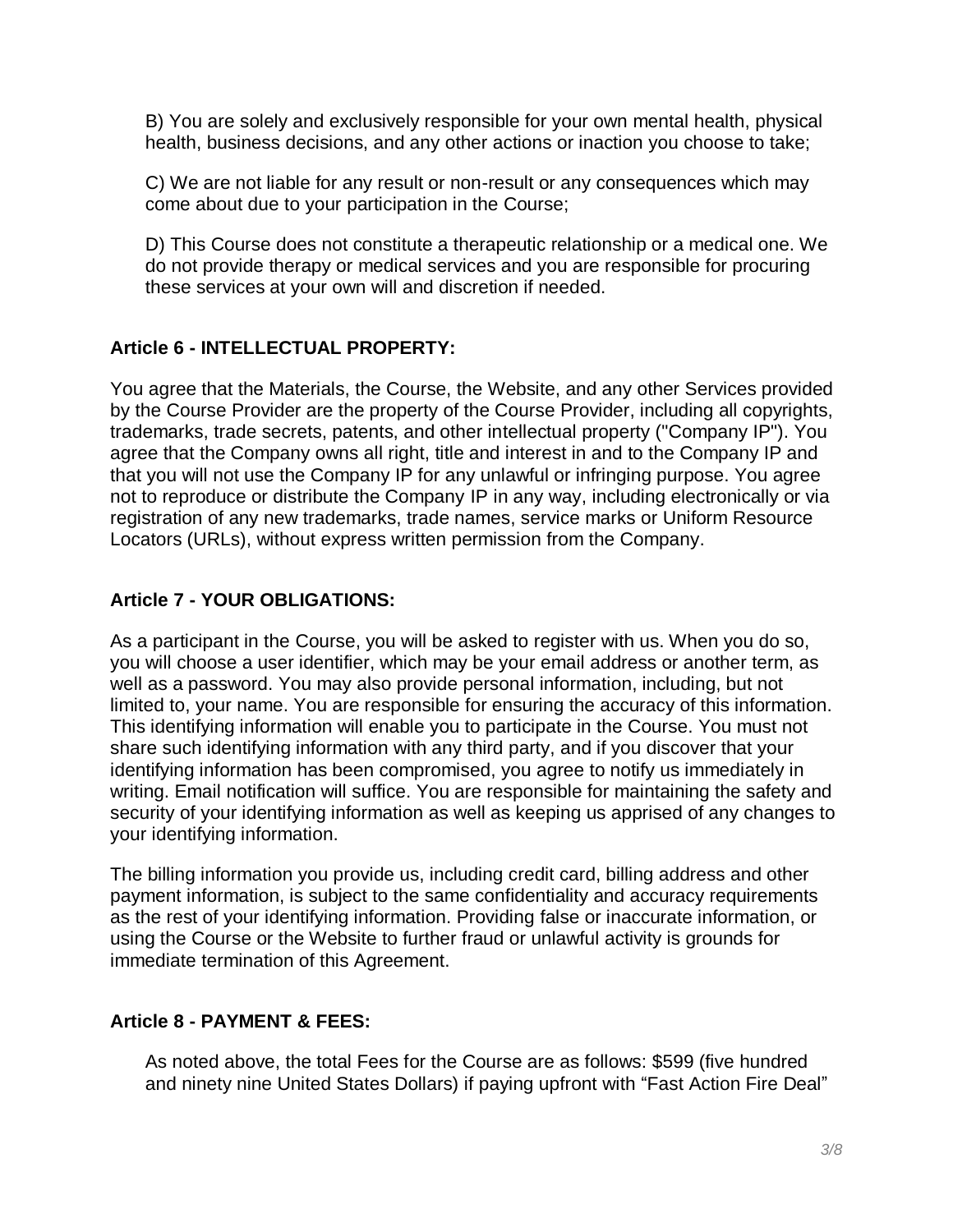or \$849 (eight hundred and forty nine United States Dollars) for standard one-time payment.

Payment plans are available for the payment of the Course Fees. Total Fees for the installments are \$849 (eight hundred and forty nine United States Dollars). Such payment plans are structured as follows:

- A total 3 payments of \$283 with first Course payment due at registration

- Second payment is due on the same day as the first in the following month for \$283

- Third payment is due on the same day in the following month for \$283

If payment is not complete by the specified date each month, you will forfeit your access to the Course. You will still be liable for the entire outstanding amount and hereby accept that legal proceedings may be taken against you to recover the full amount.

You acknowledge that although this payment installment may appear in writing as a "subscription" on any correspondence or within the online Course pages (due to the limitations of the software and/or set up of the website), these payments are NOT a subscription based plan. They are installments towards an agreed upon amount of \$849 (or whatever the conversion rate in your home currency was at time of purchase) as clearly stated on the Timothy Phoenix website. You are not paying for monthly access to the course, you are paying for lifetime access, with the total amount split into monthly payment installments for your convenience. This access will be revoked if payments are not made on time and you will still be liable for the full amount of \$849, plus any fees triggered by payment processing companies or banks as a result of payment not going through.

### **Article 9 - ACCEPTABLE USE:**

You agree not to use the Course or the Website for any unlawful purpose or any purpose prohibited under this clause. You agree not to use the Course or the Website in any way that could damage the Course, Website, Services, or general business of the Course Provider.

a) You further agree not to use the Course or the Website:

I) To harass, abuse, or threaten others or otherwise violate any person's legal rights;

II) To violate any intellectual property rights of the Course Provider or any third party;

III) To upload or otherwise disseminate any computer viruses or other software that may damage the property of another;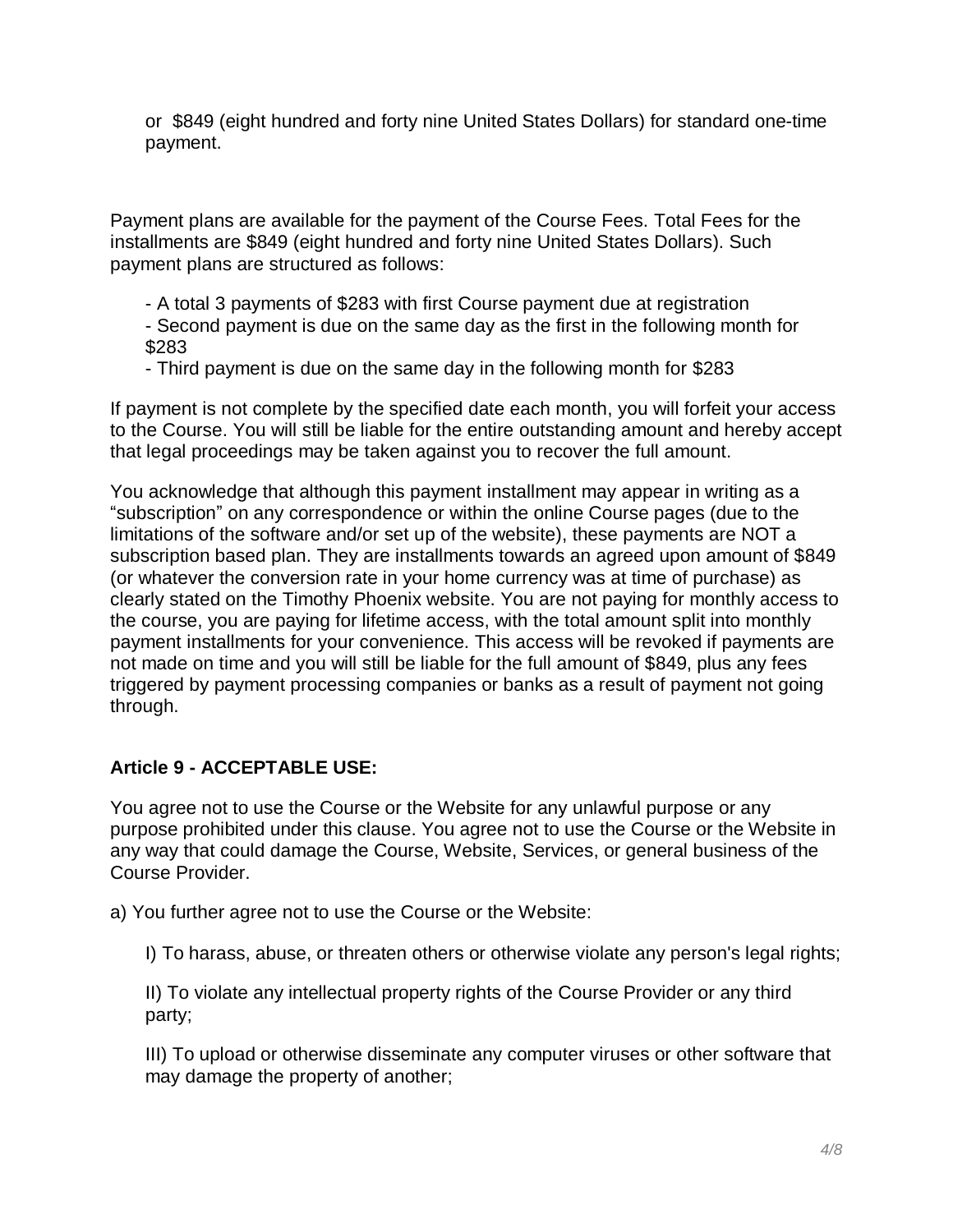IV) To perpetrate any fraud;

V) To engage in or create any unlawful gambling, sweepstakes, or pyramid scheme;

VI) To publish or distribute any obscene or defamatory material;

VII) To publish or distribute any material that incites violence, hate, or discrimination towards any group;

VIII) To unlawfully gather information about others.

### **Article 10 - NO LIABILITY:**

The Course and Website are provided for informational purposes only. You acknowledge and agree that any information posted in the Course, in the Materials, or on the Website is not intended to be legal advice, medical advice, or financial advice, and no fiduciary relationship has been created between you and us. You further agree that your participation in the Course is at own risk. We do not assume responsibility or liability for any advice or other information given in the Course, in the Materials, or on the Website.

## **Article 11 - REVERSE ENGINEERING & SECURITY:**

You agree not to undertake any of the following actions:

a) Reverse engineer, or attempt to reverse engineer or disassemble any code or software from or on the Course or Website;

b) Violate the security of the Course or Website through any unauthorized access, circumvention of encryption or other security tools, data mining or interference to any host, user or network.

### **Article 12 - DATA LOSS:**

We do not assume or accept responsibility for the security of your account or content. You agree that your participation in the Course or use of the Website is at your own risk.

### **Article 13 - INDEMNIFICATION:**

You agree to defend and indemnify the Course Provider and any of our affiliates (if applicable) and hold us harmless against any and all legal claims and demands, including reasonable attorney's fees, which may arise from or relate to your participation in the Course, your use or misuse of the Website, your breach of this Agreement, or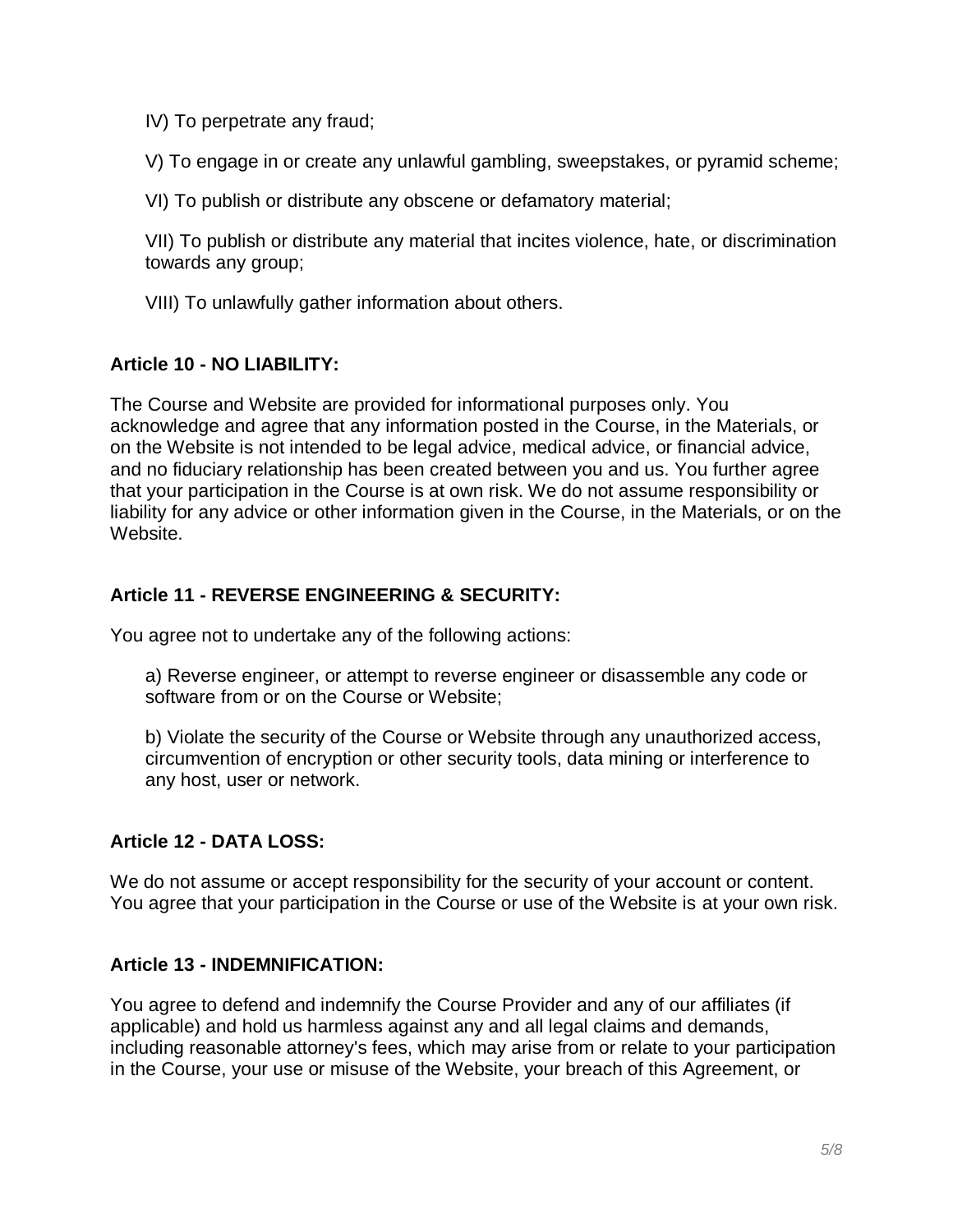your conduct or actions. You agree that we shall be able to select our own legal counsel and may participate in our own defense, if we wish.

## **Article 14 - SPAM POLICY:**

You are strictly prohibited from using Course for illegal spam activities, including gathering email addresses and personal information from others or sending any mass commercial emails.

## **Article 15 - MODIFICATION & VARIATION:**

We may, from time to time and at any time without notice to you, modify this Agreement. You agree that we have the right to modify this Agreement or revise anything contained herein. You further agree that all modifications to this Agreement are in full force and effect immediately upon posting on the Website and that modifications or variations will replace any prior version of this Agreement, unless prior versions are specifically referred to or incorporated into the latest modification or variation of this Agreement.

To the extent any part or sub-part of this Agreement is held ineffective or invalid by any court of law, you agree that the prior, effective version of this Agreement shall be considered enforceable and valid to the fullest extent.

# **Article 16 - ENTIRE AGREEMENT:**

This Agreement constitutes the entire understanding between the Parties with respect to the Course. This Agreement supersedes and replaces all prior or contemporaneous agreements or understandings, written or oral.

# **Article 17 - SERVICE INTERRUPTIONS:**

We may need to interrupt your access to the Course to perform maintenance or emergency services on a scheduled or unscheduled basis. You agree that your access to the Course and/or Website may be affected by unanticipated or unscheduled downtime, for any reason, but that we shall have no liability for any damage or loss caused as a result of such downtime.

### **Article 18 - TERM, TERMINATION & SUSPENSION:**

We may terminate this Agreement with you at any time for any reason, with or without cause. We specifically reserve the right to terminate this Agreement if you violate any of the terms outlined herein, including, but not limited to, violating the intellectual property rights of us or a third party, failing to comply with applicable laws or other legal obligations, and/or publishing or distributing illegal material.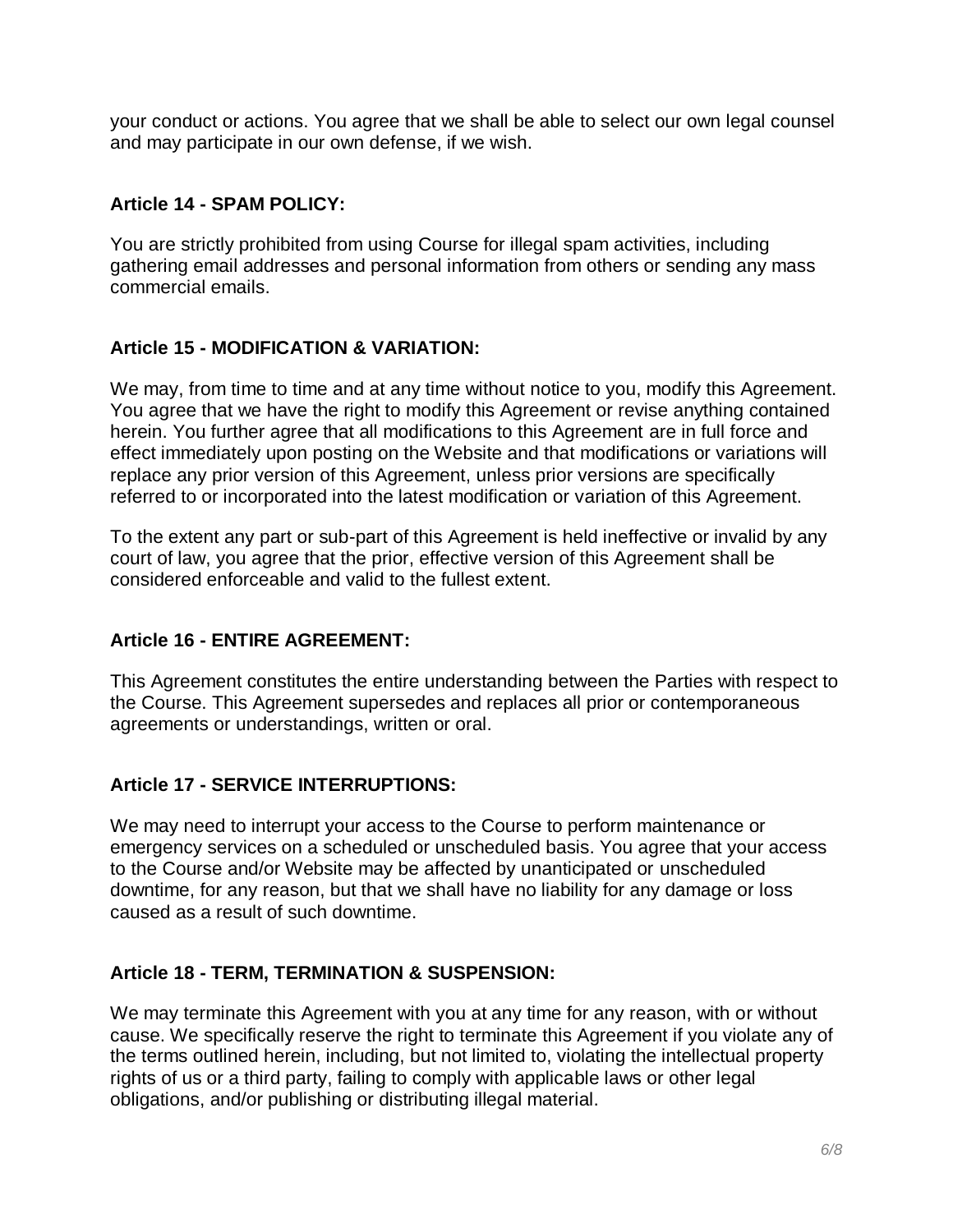Please be advised that terminating this Agreement does not entitle you to a refund on any monies spent with us.

## **Article 19 - NO WARRANTIES:**

You agree that your participation in the Course and your use of the Website is at your sole and exclusive risk and that any Services provided by us are on an "As Is" basis. We hereby expressly disclaim any and all express or implied warranties of any kind, including, but not limited to the implied warranty of fitness for a particular purpose and the implied warranty of merchantability. We make no warranties that the Course or Website will meet your needs or that the Course or Website will be uninterrupted, errorfree, or secure. We also make no warranties as to the reliability or accuracy of any information in the Course or on the Website. You agree that any damage that may occur to you, through your computer system, or as a result of loss of your data from your participation in the Course or your use of the Website is your sole responsibility and that we are not liable for any such damage or loss.

## **Article 20 - LIMITATION ON LIABILITY:**

We are not liable for any damages that may occur to you as a result of your participation in the Course or your use of the Website, to the fullest extent permitted by law, as noted above. The maximum liability of Course Provider arising from or relating to this Agreement is limited to the greater of one hundred (\$100) United States Dollars or the amount you paid to us in the last six (6) months. This section applies to any and all claims by you, including, but not limited to, lost profits or revenues, consequential or punitive damages, negligence, strict liability, fraud, or torts of any kind.

# **Article 21 - GENERAL PROVISIONS:**

A) LANGUAGE: All communications made or notices given pursuant to this Agreement shall be in the English language.

B) JURISDICTION, VENUE & CHOICE OF LAW: Through your participation in the Course and your use of the Website, you agree that the laws of the United Kingdom shall govern any matter or dispute relating to or arising out of this Agreement, as well as any dispute of any kind that may arise between you and us, with the exception of its conflict of law provisions. In case any litigation specifically permitted under this Agreement is initiated, the Parties agree to submit to the personal jurisdiction of the state and federal courts of the United Kingdom. The Parties agree that this choice of law, venue, and jurisdiction provision is not permissive, but rather mandatory in nature. You hereby waive the right to any objection of venue, including assertion of the doctrine of forum non conveniens or similar doctrine.

C) ARBITRATION: In case of a dispute between the Parties relating to or arising out of this Agreement, the Parties shall first attempt to resolve the dispute personally